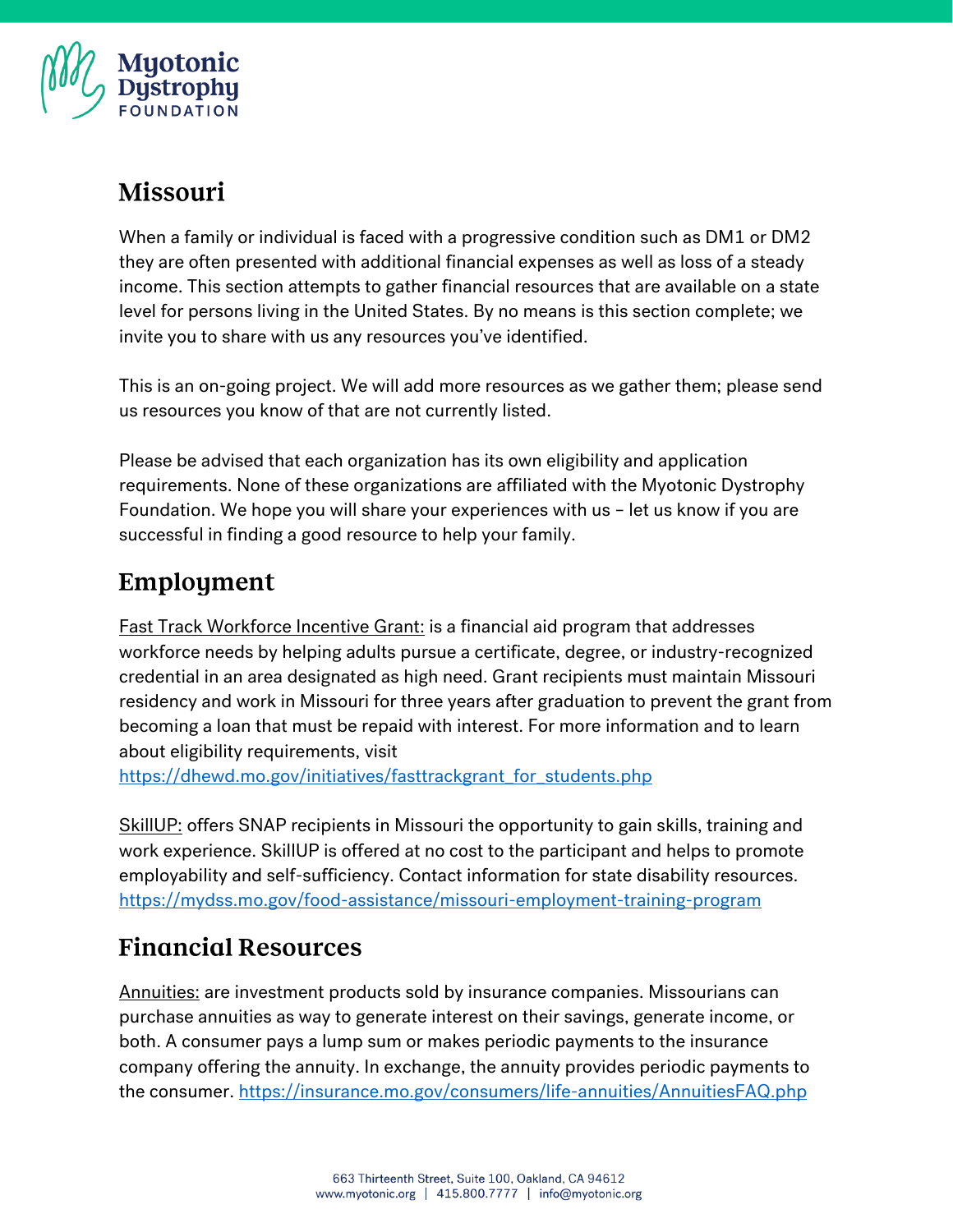

Child Care Subsidy Program: assists eligible Missouri parents and guardians with payments for child care. This program helps families with the cost of child care so that they are able to focus on finding and holding steady work that can support their family's need.<https://dss.mo.gov/fsd/child-care.htm>

Funding/Grant Resource List:

<https://health.mo.gov/living/families/minorityhealth/funding.php>

Missouri Dept. of Agriculture Grants and Loans List: <https://agriculture.mo.gov/abd/financial/>

Temporary Assistance for Needy Families program (TANF): is a program designed to provide cash benefits for low-income families for the household's children such as clothing, utilities, and other services. Upon approval of Temporary Assistance, the recipient must participate in employment and training services through the Missouri Work Assistance (MWA) program.<https://mydss.mo.gov/temporary-assistance>

## **Food and Nutrition**

The Child and Adult Care Food Program: provides funding for meals and snacks for eligible children and adults at child and adult day care centers, homes that provide child care services, after school programs, and emergency shelters. <https://health.mo.gov/living/wellness/nutrition/foodprograms/cacfp/index.php>

Feeding Missouri Food Banks: to find food banks near where you live, visit <https://feedingmissouri.org/>

Food Stamp Program: helps low-income individuals buy food. <https://mydss.mo.gov/food-assistance>

The Missouri Commodity Supplemental Food Program: distributes food to qualifying senior citizens age 60 and older. Dozens of community organizations across the state help determine program eligibility, distribute the food, and provide nutrition education to program participants.

<https://health.mo.gov/living/wellness/nutrition/foodprograms/csfp/index.php>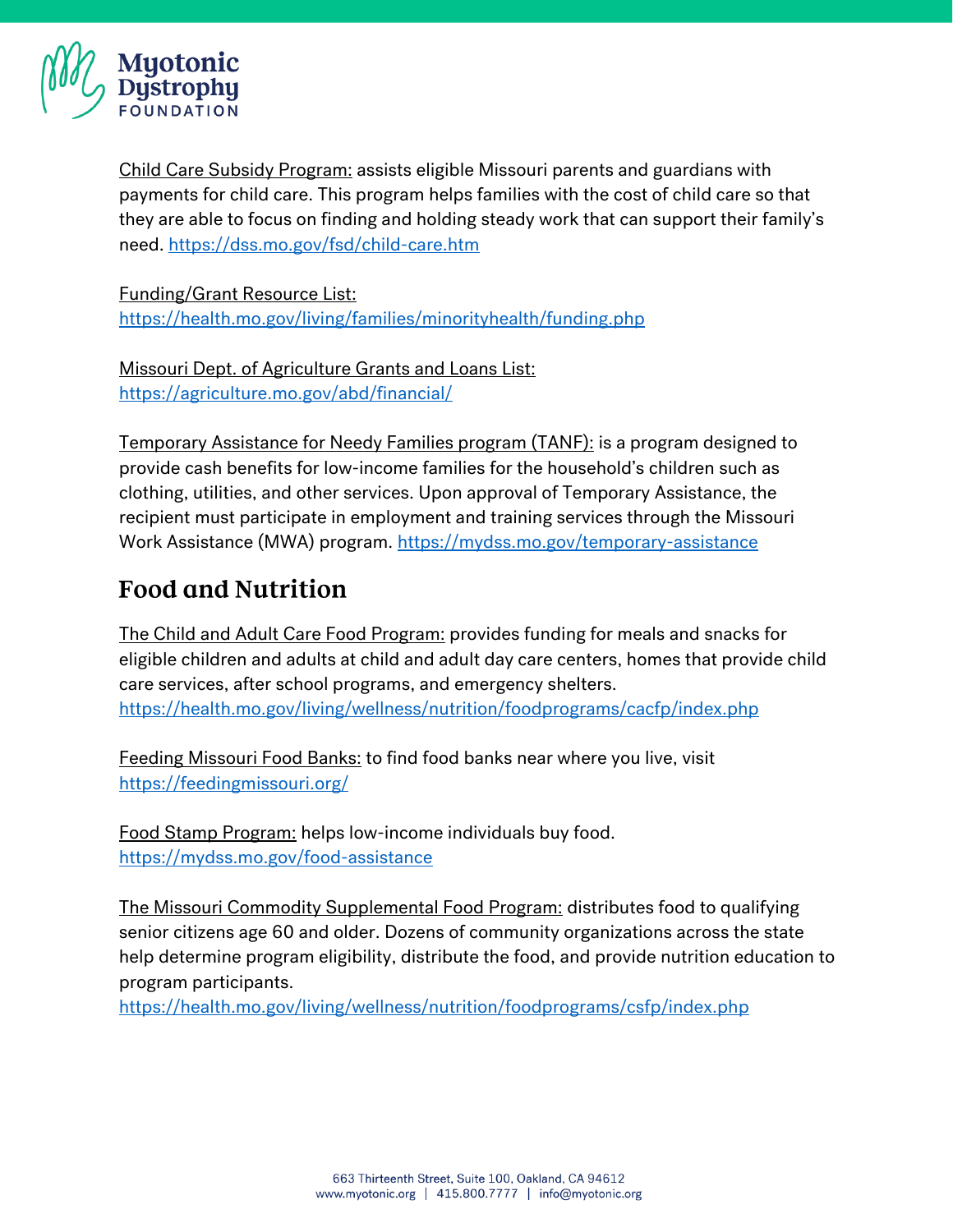

Summer Food Service Program: provides funds for meals served to low-income school aged students and qualifying adults with disabilities during the summer when school is not in session. The meals are served by schools and community-based organizations at hundreds of locations throughout the state.

<https://health.mo.gov/living/wellness/nutrition/foodprograms/sfsp/index.php>

Women, Infants, and Children program (WIC): WIC's goal is to improve the nutritional health status of financially eligible women, infants, and children in Missouri who are at nutritional risk by providing nutrition education, breastfeeding promotion and support, supplemental food, and referrals to health care. As of 2020, Missouri has now released eWIC in order to transition from WIC checks to an eWIC card. <https://health.mo.gov/living/families/wic/index.php>

### Housing

Centers for Independent Living (CILs): Are located throughout Missouri and help people with disabilities achieve greater independence in their daily lives through community based support. Their activities include helping disabled people find housing appropriate to their needs.<https://mosilc.org/>

Low Income Home Energy Assistance Program (LIHEAP): is composed of two parts Energy Assistance/Regular Heating (EA) and Energy Crisis Intervention Program (ECIP). EA helps you with a one-time payment for our primary heating bills from November through March. ECIP helps pay your fuel bill when your energy is shut off or is threatened to be shut off. The amount of help you receive is based on the amount of money needed to settle your crisis with the energy provider.

<https://dss.mo.gov/fsd/energyassistance/index.htm>

Midwest Special Needs Trust: is a Missouri  $501(c)(3)$  established by state statute in 1989 to assist people with disabilities. Through its Charitable Trust, MSNT provides, on an ongoing basis, grants to cover a wide range of needs, many of which are housing related. These can include grants for assistive technology such as the construction of wheelchair ramps. Applicants must be US citizen Missouri residents and considered disabled by the Social Security Administration.

<http://midwestspecialneedstrust.org/aboutMSNT/default.htm>

Missouri Inclusive Housing Development Corporation: Information and assistance for disabled persons seeking home ownership and affordable renting. <http://www.mohousing.com/>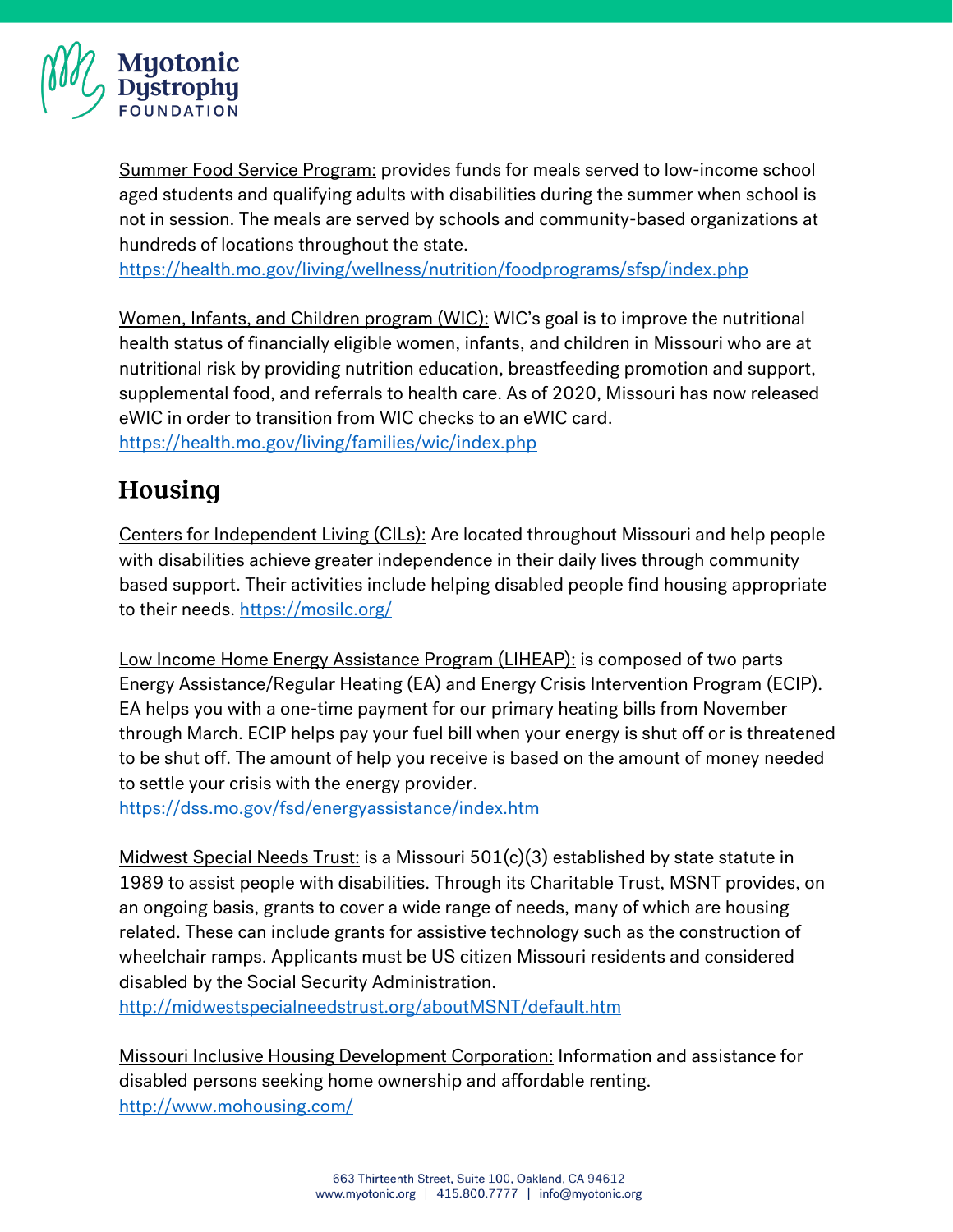

Missouri Mainstream and Non-Elderly Disabled (NED) Voucher Directory: DMH Housing maintains a directory of Missouri Public Housing Agencies (PHAs) that have Mainstream and Non-Elderly Disabled (NED) vouchers available. These housing vouchers are similar to Housing Choice Vouchers (also known as Section 8) but are specifically for households where the Head of Household is under the age of 62 and has a disability. <https://dmh.mo.gov/housing/unit/housing-resources>

One-Time Assistance: The Rental Assistance Program (RAP) provides one-time payments to prevent eviction, restore housing stability, or assist households to move into safe and affordable rental housing. RAP pays for both rental costs and utility costs <https://dmh.mo.gov/housing/unit/rental-assistance>

Public Housing Agencies: Many cities and towns in Missouri have Public Housing Agencies (PHA's). These agencies administer federally funded low-income housing in their towns or counties; some also own their own affordable rental properties to rent to area residents who cannot afford the normal rents in the area. Most PHA's also administer the federal Housing Choice Voucher Program, commonly known as Section 8. Local Public Housing agencies may be able to help those who wish to apply for Section 8 housing. [https://www.hud.gov/program\\_offices/public\\_indian\\_housing/pha/contacts](https://www.hud.gov/program_offices/public_indian_housing/pha/contacts)

# **Medical and Health-Related**

Children with Special Needs Resources: this resource list includes information about the Adult Brain Injury Program, the Children and Youth with SHCN Program, the Family Partnership, the Healthy Children and Youth Program, the Medically Fragile Adult Waiver Program, the Missouri Brain Injury Advisory Council, and information about traumatic brain injuries.<https://health.mo.gov/living/families/shcn/>

Children and Youth with Special Health Care Needs Program (CYSHCN): The CYSHCN Program provides assistance statewide for children and youth with special health care needs from birth to age 21. The program focuses on early identification and service coordination for children and youth who meet medical eligibility guidelines. As payer of last resort, the program provides limited funding for medically necessary diagnostic and treatment services for children whose families also meet financial eligibility guidelines. Children with special health care needs are those who have, or are at increased risk for a disease, defect, or medical condition that may hinder their normal physical growth and development. These children require health and related services that go beyond those required by children in general.<https://health.mo.gov/living/families/shcn/cyshcn.php>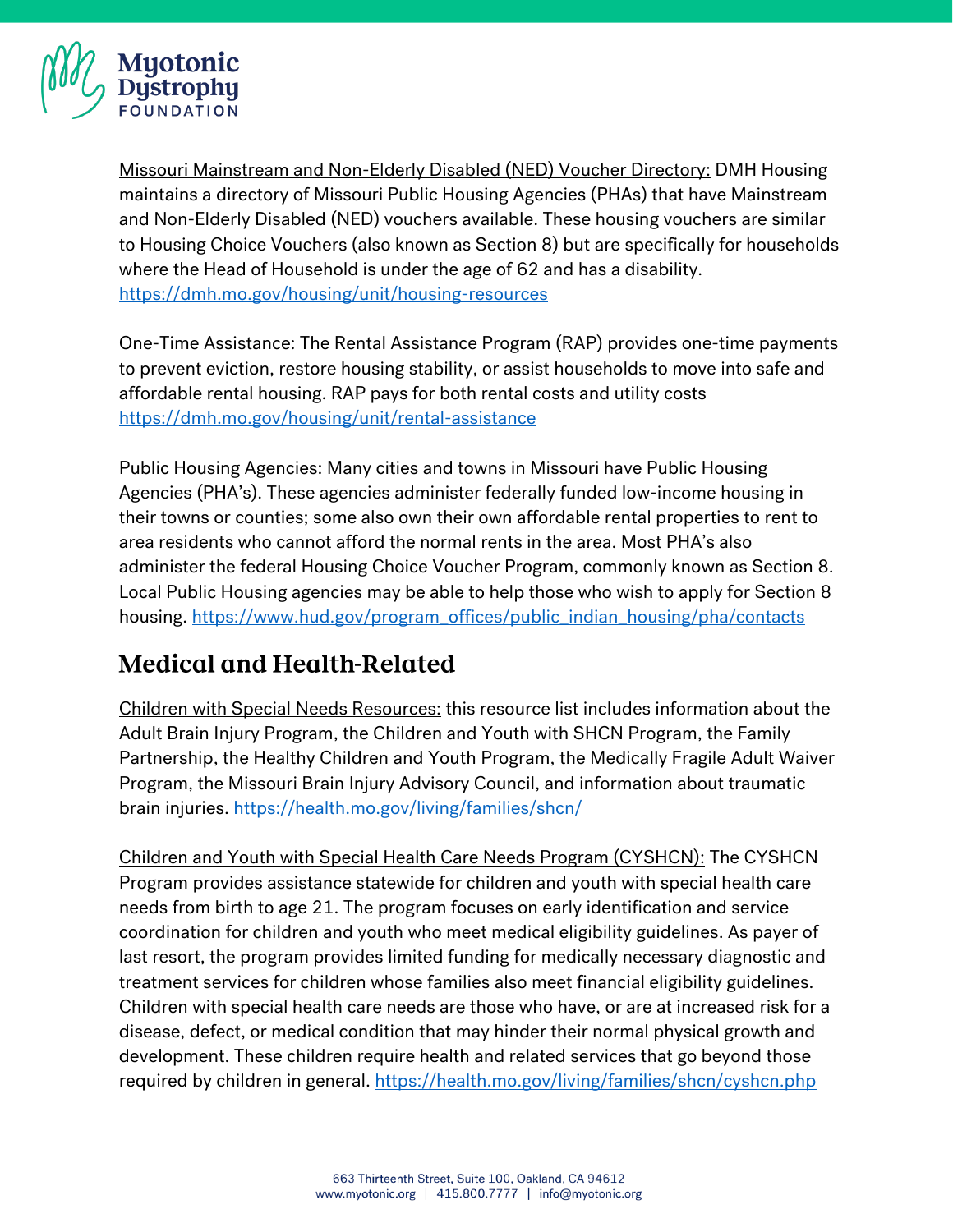

CLAIM: stands for "Community Leaders Assisting the Insured of Missouri" and has been the official State Health Insurance Assistance Program (SHIP) for Missouri since 1993. CLAIM services are free, unbiased and confidential. CLAIM averages around 300 volunteer counselors and 180 community partners throughout Missouri who provide local Medicare counseling in their communities. Volunteers receive extensive training to become a certified Medicare counselor, and continue to receive updates and trainings on a regular basis.<https://www.missouriclaim.org/>

Consumer Complaint Index: a complaint index for any life and health insurer in Missouri. <https://insurance.mo.gov/consumers/complaints/compindx.php>

Family Health History: In Missouri, November is Family Health History Month, a good time for all Missourians to learn more about the diseases and causes of death affecting at least three generations of family members. <https://health.mo.gov/living/families/genetics/familyhistory/index.php>

Family Partnership for Children & Youth with SHCN: The Family Partnership provides resource information and peer support to families of children and youth with special health care needs. Families are also given the opportunity to network with each other through various settings, including regional and statewide meetings. <https://health.mo.gov/living/families/shcn/familypartnership/index.php>

Genetic Tertiary Referral Centers: The Department of Health and Senior Services contracts with four tertiary genetic referral centers located in Missouri's four university affiliated medical schools. The staff of the four centers provides genetic diagnostic evaluations and counseling, genetic screening and genetic education, through regularly schedule genetic clinics, prenatal clinics, and a variety of other specialty genetic disease clinics. These centers offer a complete range of diagnostic and consultative medical services essential for delivery of effective genetic services.

<https://health.mo.gov/living/families/genetics/referralcenters.php>

Healthy Children and Youth Program (HCY): The HCY Program provides service coordination and authorization for medically necessary services for MO HealthNet recipients with special health care needs from birth to age 21. Service coordination includes assessment through home visits and links to services and resources that enable participants to remain safely in their homes with their families. Authorized services may include in-home personal care, in-home nursing care and skilled-nursing visits. <https://health.mo.gov/living/families/shcn/hcy.php>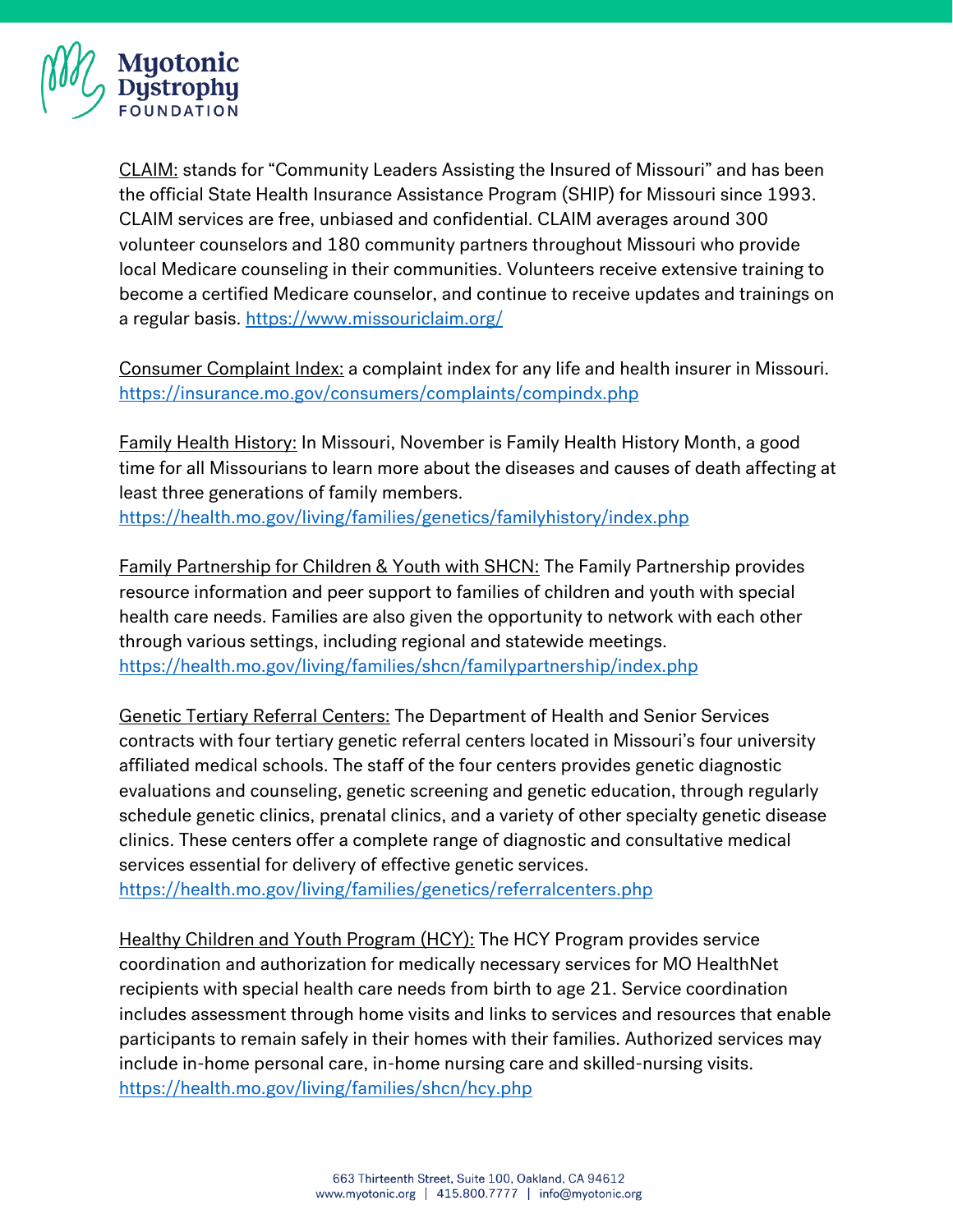

HMO Service Areas: a searchable list of all the licensed HMOs and the counties they are authorized to do business in. Please note that an HMO does not necessarily offer coverage in all the counties in which it is licensed.

<https://insurance.mo.gov/consumers/hmo/HMOserv.php>

Long-Term Care Insurance: helps cover the costs of a nursing home, an assisted living facility, home health care and other services to assist with daily activities like dressing, eating and bathing. Many Missourians believe Medicare covers long-term care costs, but Medicare offers very limited coverage for these services, generally for no more than a few months.<https://insurance.mo.gov/consumers/LongTerm/>

Medically Fragile Adult Waiver Program (MFAW): this Program provides service coordination and authorization for medically necessary services to MO HealthNet recipients with serious and complex medical needs who have reached the age of 21 and are no longer eligible to receive services through the Healthy Children and Youth (HCY) Program. Participants must require medical care equivalent to the level of care received in an intermediate care facility, not be enrolled in another waiver and have been eligible for private duty nursing through the HCY Program. Authorized services may include inhome personal care, in-home nursing care, skilled nursing visits, supplies and equipment. <https://health.mo.gov/living/families/shcn/pdw.php>

Medigap (Medicare Supplement): is offered by private insurance companies to help fill the "gaps" Medicare does not cover, such as copayments, coinsurance and deductibles. Generally, anyone with Medicare Parts A & B is eligible for Medigap. <https://insurance.mo.gov/seniors/srmedigap.php>

Missouri Rx Plan (MORx)- Prescription Drug Assistance Program: MORx provides prescription drug assistance to Missourians in need by coordinating benefits with Medicare's (Part D) Prescription Drug Program. This is Missouri's State Pharmacy Assistance Program.<https://dss.mo.gov/morx/>

MO HealthNet (Medicaid): Missouri's Medicaid program is called MO HealthNet. MO HealthNet covers qualified medical expenses for individuals who meet certain eligibility requirements.<https://mydss.mo.gov/healthcare>

Nursing Homes and Other Care options: Resources and information about nursing homes and care.<https://health.mo.gov/seniors/nursinghomes/>